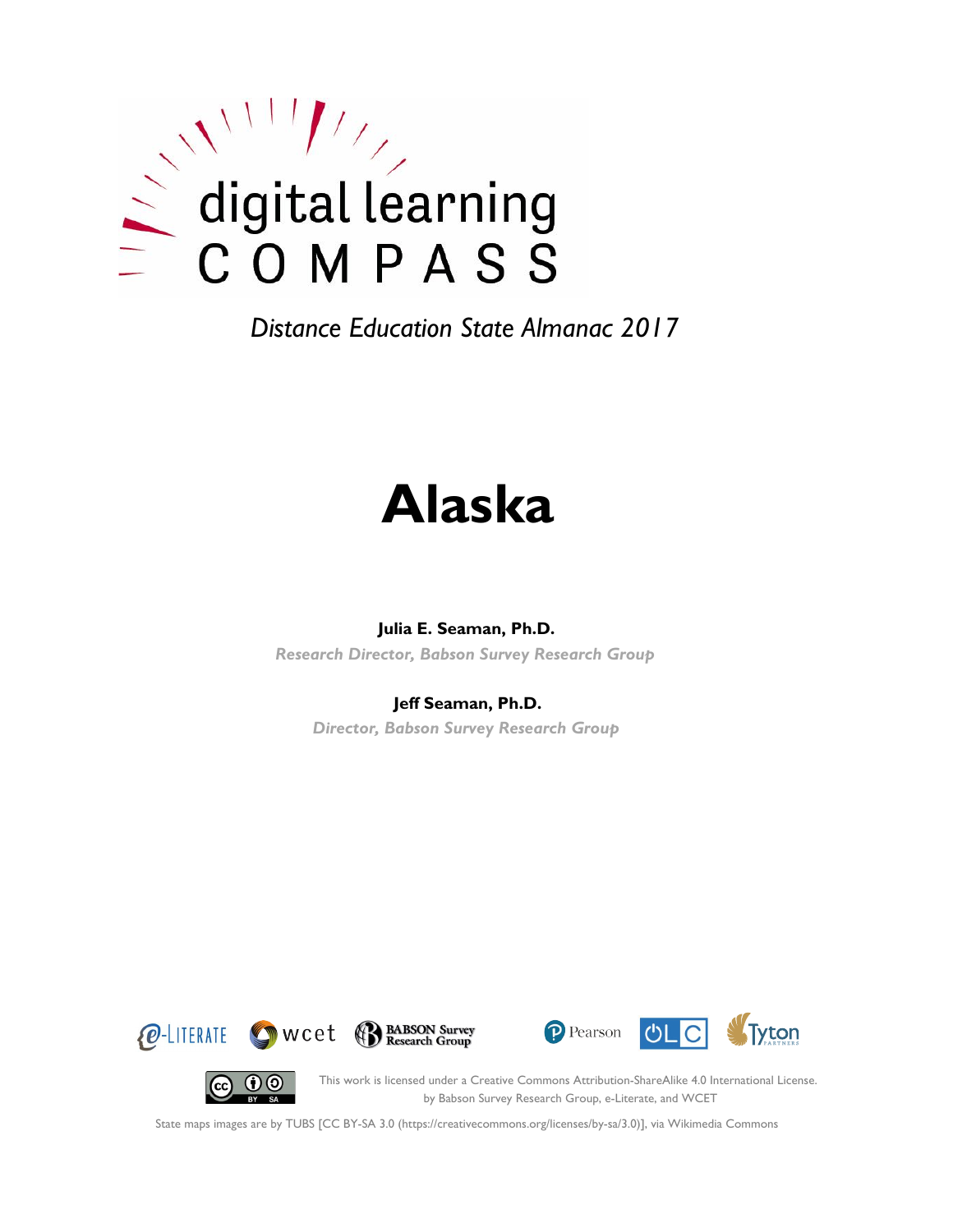| Alaska |                               |              |                  |
|--------|-------------------------------|--------------|------------------|
|        |                               | <b>State</b> | % of<br>National |
|        | Population                    | 741,894      | 0.2%             |
|        | 18-55 Population              | 356,109      | 0.2%             |
|        | <b>Number of Institutions</b> | 10           | 0.2%             |

 Alaska has 10 degree-granting higher education institutions, which represent 0.2% of all such institutions in the United States. These institutions enrolled a total of 31,331 students as of fall 2015 (28,812 of which are studying at the undergraduate level and 2,519 at the graduate level). The fall 2015 figure is a decrease of 939 students (or -2.9%) from the number enrolled in the fall of 2012.

 Among the total student body, 15,084 (13,553 undergraduates and 1,531 graduate students) were taking at least one course at a distance. This is 48.1% of the enrolled student body, which is higher than the national average rate of 29.7%. The number of students taking distance education courses in the state increased by 3,958 (or 35.6%) between fall 2012 and fall 2015. This is higher than the national level of growth of 11.0%.

 6,755 students in Alaska are taking all of their courses at a distance, made up of 5,711 undergraduates and 1,044 graduates. This represents 21.6% of all students enrolled in the state, a rate that is higher than the national average of 14.3%. A total of 5,887 (or 87.2% of these exclusively online students) live in Alaska, the remainder come from outside of the state. This rate is higher than the national in-state average of 55.1%.

 The number of students that take any of their courses on campus, including those who take all of their courses on campus and those who take a mix of on-campus and distance courses, is 24,576, or 78.4% of the total student enrollment in Alaska. This number represents a decrease in proportion on campus from the four years prior (83.3% from 26,896 students in 2012). The -4.9% rate is a larger change than the national 1.7% decrease.

|                                  |                        | <b>Total</b>        |                        | <b>Undergraduate</b> |                        | <b>Graduate</b>     |                        |
|----------------------------------|------------------------|---------------------|------------------------|----------------------|------------------------|---------------------|------------------------|
|                                  |                        | <b>All Students</b> | Any<br><b>Distance</b> | <b>All Students</b>  | Any<br><b>Distance</b> | <b>All Students</b> | Any<br><b>Distance</b> |
|                                  | <b>Total</b>           | 31,331              | 15,084                 | 28,812               | 13,553                 | 2,519               | 1,531                  |
|                                  | Private for-profit     | 2,323               | 1.868                  | 2,313                | 1.858                  | 10                  | 10                     |
| Control                          | Private not-for-profit | 615                 | 136                    | 381                  | 130                    | 234                 | 6                      |
|                                  | Public                 | 28,393              | 13,080                 | 26, 118              | 11,565                 | 2,275               | 1,515                  |
| <b>Type</b>                      | 2 to 4-year            | 637                 | 71                     | 637                  | 71                     | 0                   | 0                      |
|                                  | 4-year or more         | 30,694              | 15,013                 | 28,175               | 13,482                 | 2,519               | 1,531                  |
|                                  | Under 1,000            | 1,186               | 207                    | 952                  | 201                    | 234                 | 6                      |
| <b>Instutional</b>               | 1,000 - 4,999          | 4,745               | 3,708                  | 4,410                | 3,397                  | 335                 | 311                    |
| <b>Enrollment</b><br><b>Size</b> | 5,000 - 9,999          | 8.638               | 3,965                  | 7,533                | 3,167                  | 1,105               | 798                    |
|                                  | 10,000 - 19,999        | 16,762              | 7,204                  | 15,917               | 6,788                  | 845                 | 416                    |
|                                  | 20,000 and above       | $\mathbf 0$         | $\mathbf 0$            | 0                    | $\mathbf 0$            | 0                   | $\mathbf 0$            |
|                                  | Associate's College    | $\mathbf{0}$        | $\mathbf 0$            | 0                    | $\mathbf{0}$           | 0                   | $\mathbf 0$            |
|                                  | Baccalaureate College  | 1,945               | 1,868                  | 1,935                | 1,858                  | 10                  | 10                     |
| Carnegie                         | Doctoral University    | 8,638               | 3,965                  | 7,533                | 3,167                  | 1,105               | 798                    |
|                                  | Master's College       | 20,078              | 9,179                  | 18,674               | 8,456                  | 1,404               | 723                    |
|                                  | Specialized            | 670                 | 72                     | 670                  | 72                     | $\mathbf 0$         | $\mathbf 0$            |
|                                  | Unassigned             | 0                   | $\pmb{0}$              | 0                    | 0                      | 0                   | 0                      |

## **Overall and Distance Enrollment - 2015**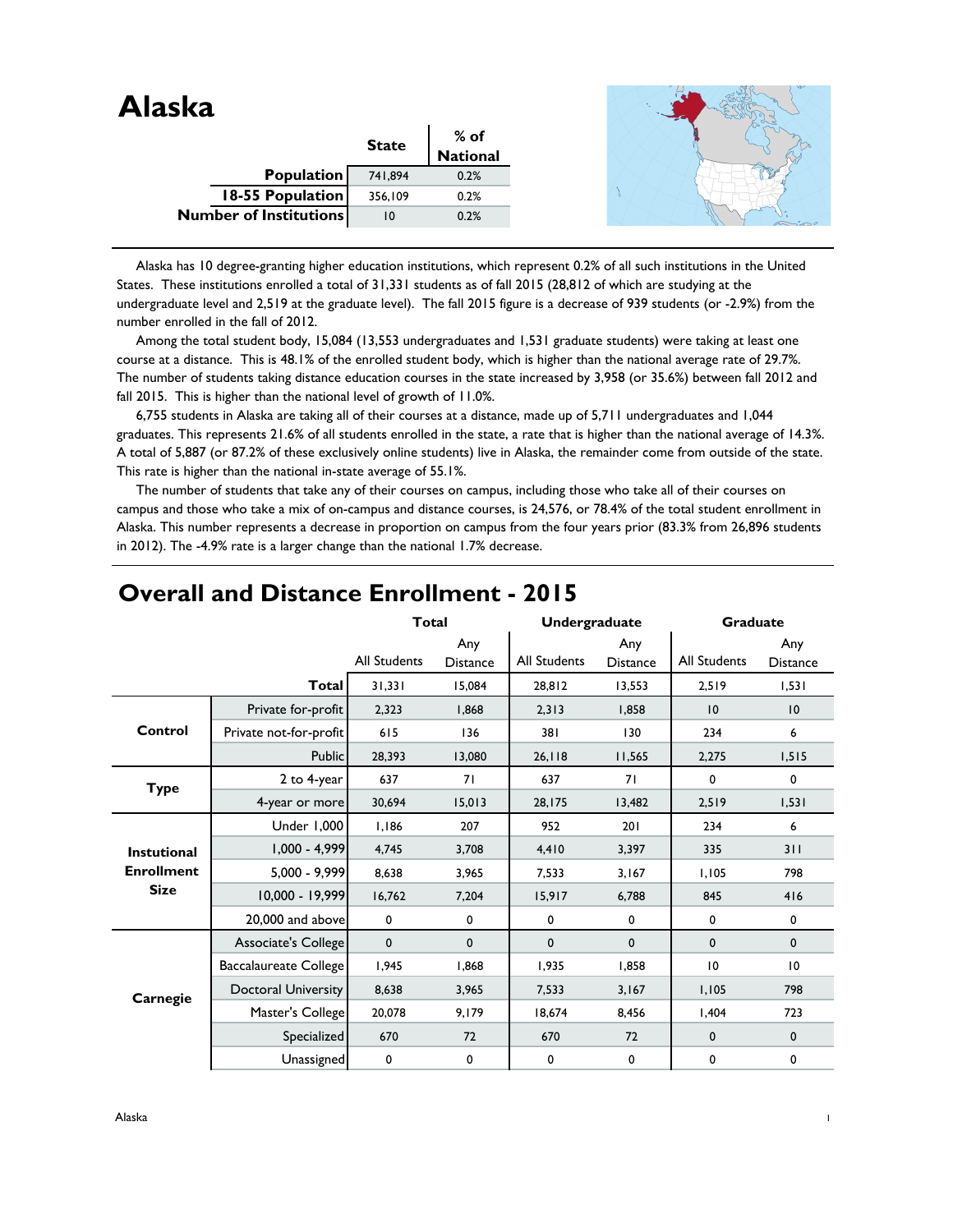

## **Distribution of State Institutions**

## **On-Campus Students**



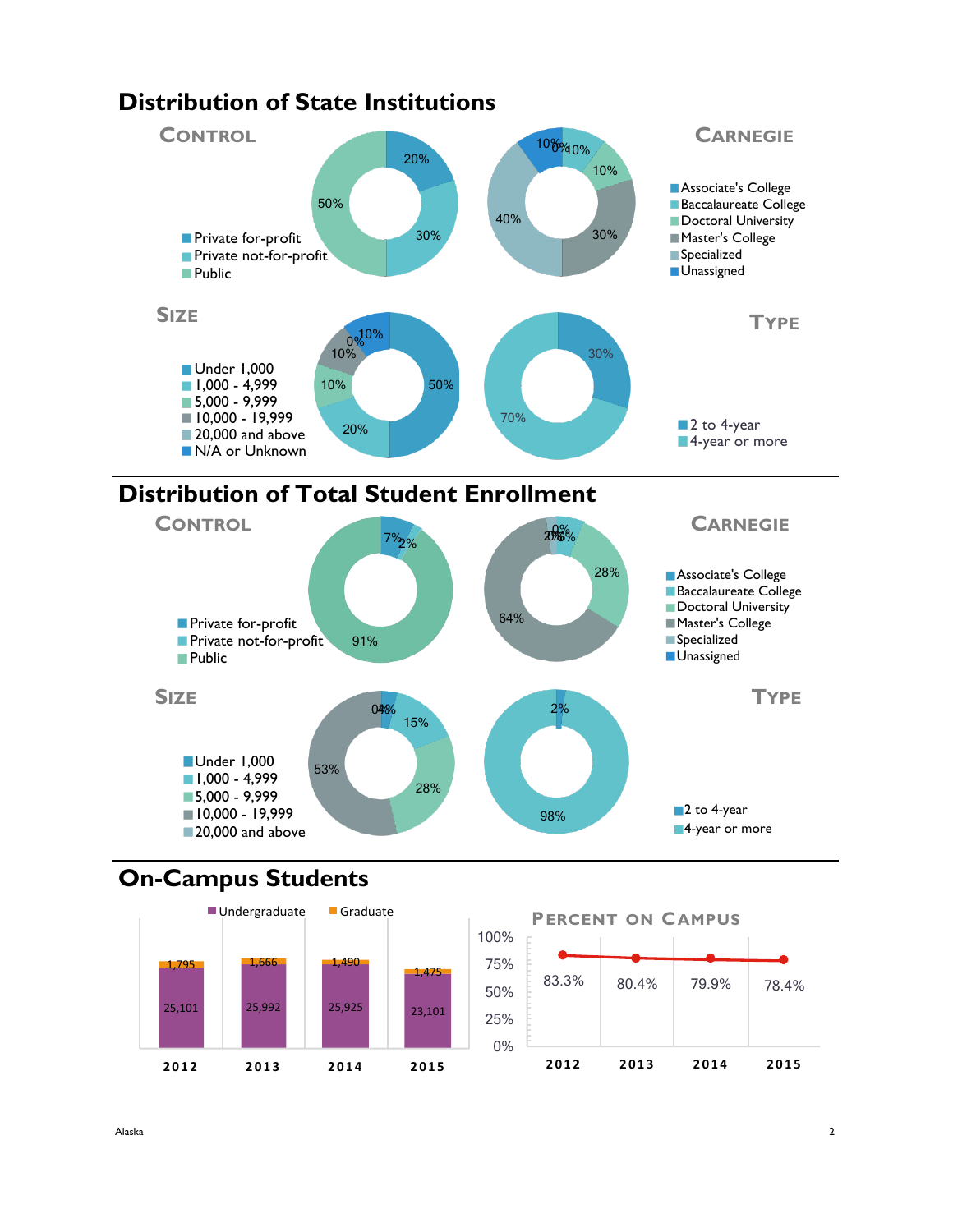## **Distribution of Distance Student Enrollment**



## **Enrollment Trends**



## **Exclusively Distance Student Locations**